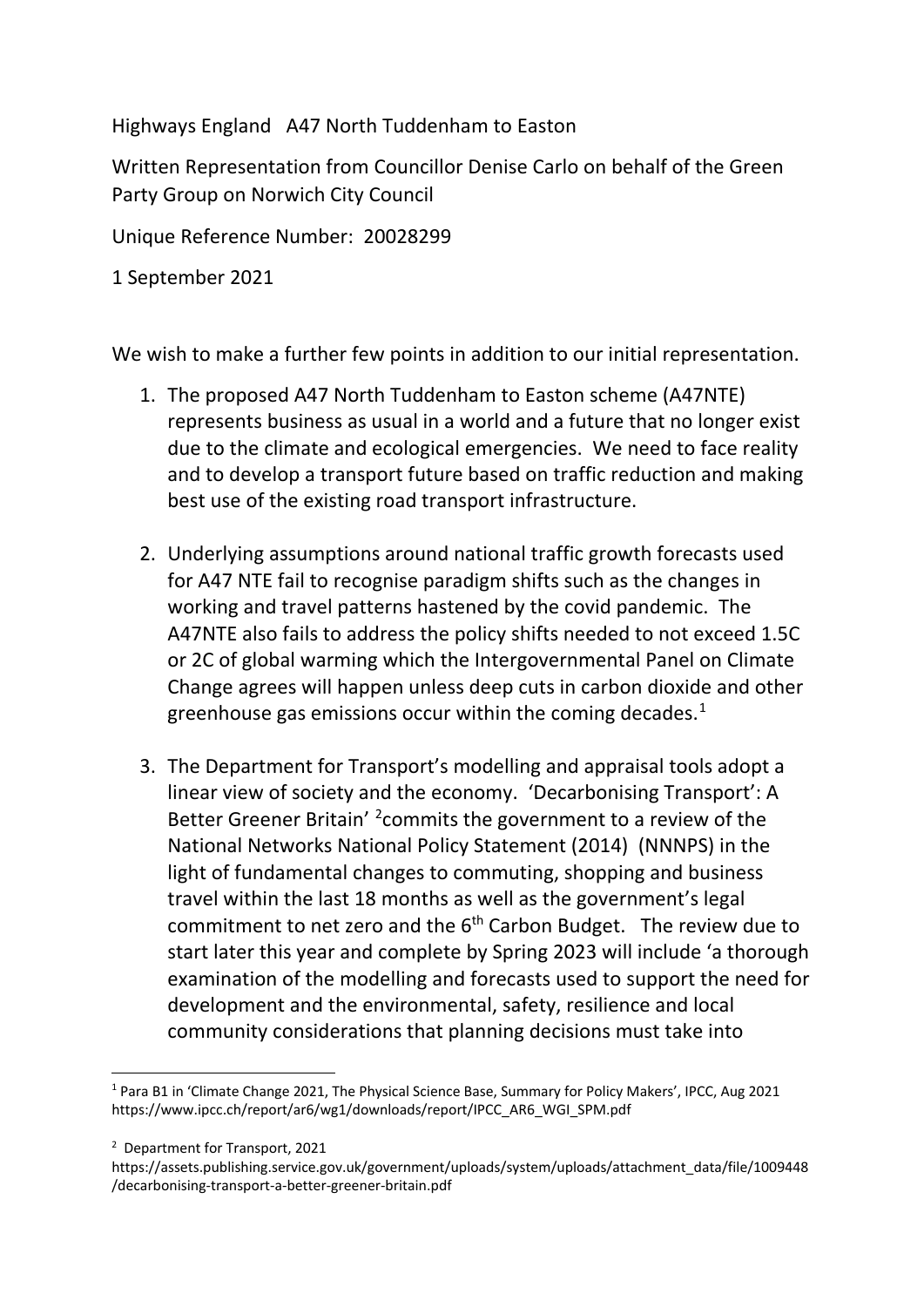account'.<sup>[3](#page-1-0)</sup> This timescale appears to exclude schemes in Road Investment Strategy 2 2020-2025.

- 4. The government would be vulnerable to legal challenge over individual RIS2 schemes such as A47NTE if it gives approval without including them in a root and branch review.
- 5. The HE states that the low traffic growth scenario undertaken can be used as a proxy for uncertainties which may result in the reduction of traffic demand such as the impact of covid-19 and under this scenario, the scheme still represents medium value for money. However, in-built assumptions in the traffic demand forecasts are unlikely to capture the full range and extent of new trends which might be addressed in its review of the NNNPS. Neither has the low growth scenario as applied to A47NTE been considered in combination with policy changes in line with net zero and the 6<sup>th</sup> Carbon Budget which should lead to further traffic reduction.

## **Potential for Traffic Reduction Along A47 North Tuddenham to Easton**

- 6. We need to cut demand for road transport and not encourage new demand by providing new road capacity. The A47 between North Tuddenham and Easton has a number of characteristics which provide scope for traffic reduction in line with changes in work and travel patterns and with new strategic priorities in the government's 'Decarbonising Transport' plan to achieve modal shift to public transport and active travel and lower car travel.
- 7. The A47 between North Tuddenham to Easton is close to a major urban centre. The A47 Feasibility Study in 2014-15 found that a significant proportion of trips are made along relatively short sections, rather than long-distance trips along the entire route.<sup>[4](#page-1-1)</sup> Norwich attracts a significant number of commuters; in 2011, around 46,000 people commuted into Norwich, most of them by car. The majority of commuters lived in Broadland and South Norfolk; smaller numbers came from Breckland and Great Yarmouth and a very small number from King's Lynn (where working residents look to the south and west for employment outside

<span id="page-1-0"></span><sup>&</sup>lt;sup>3</sup> 'Road and rail schemes must consider net zero, says Shapps', Local Transport Today 828 26 July - 5 August 2021.

<span id="page-1-1"></span><sup>&</sup>lt;sup>4</sup> A47-A12 Corridor Feasibility Study Summary, DfT March 2015.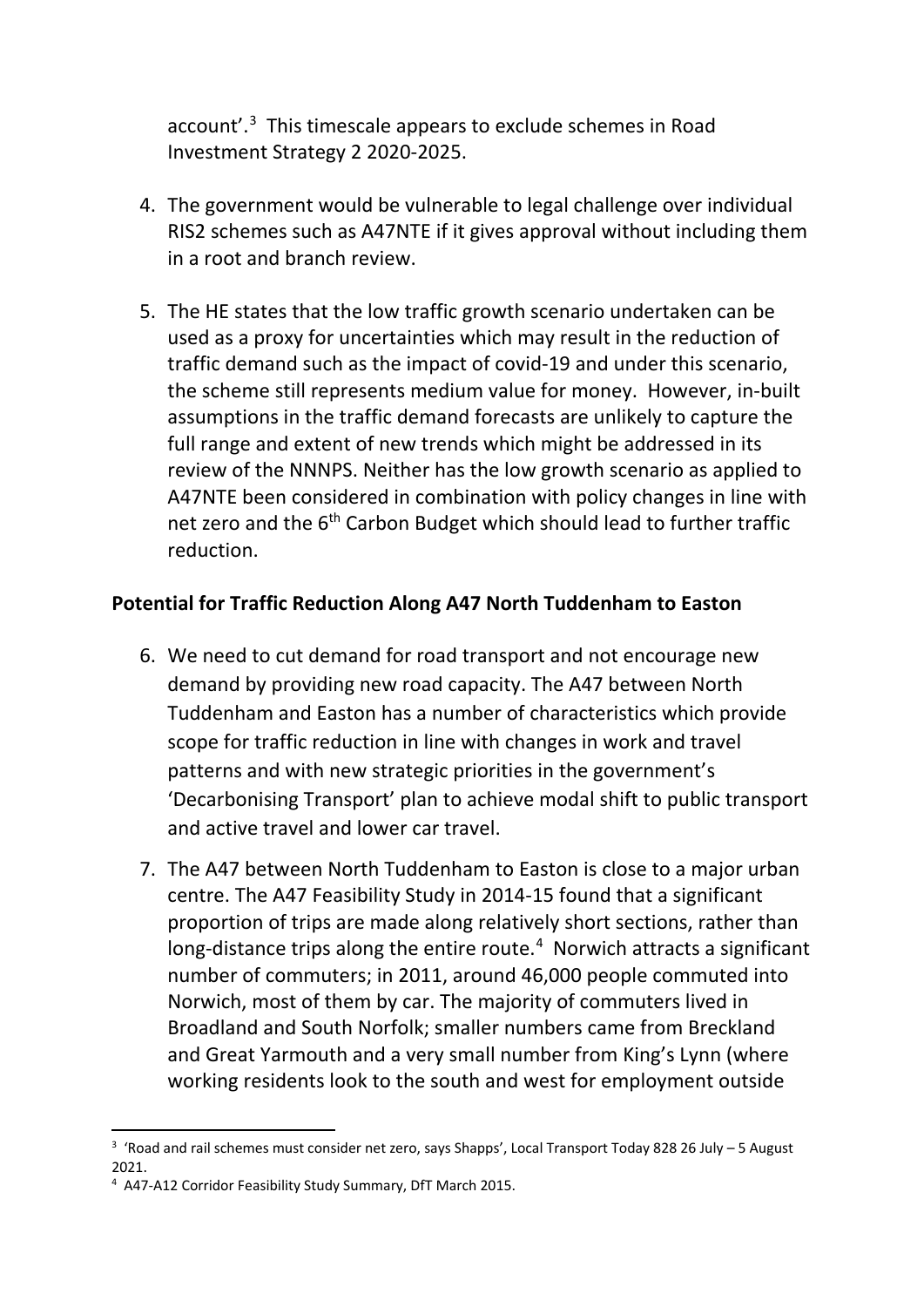the town rather than to Norwich). Outward flows of commuting from Norwich are far lower than flows into Norwich from surrounding districts.<sup>[5](#page-2-0)</sup>

- 8. Consequently, there is potential for shifting a proportion of existing and future peak period commuter trips along the A47 to improved public transport, for example, between Dereham and Norwich, with benefits for congestion reduction. There is scope for greater car sharing in line with the aim of draft Norfolk Local Transport Plan 4 to reduce the number of single occupant car journeys. Planned new growth is concentrated in or close to Norwich where it can be more easily served by sustainable transport. If new development is designed in a way that promotes sustainable travel choices, the number of short unnecessary car journeys on the strategic road network would be minimised.
- 9. Also, home working in Norfolk is likely to increase which would help to reduce peak period commuting and congestion. In 2011, around 13% of Norfolk's working population worked mainly at or from home. <sup>[6](#page-2-1)</sup> Following Covid-19, several large employers are reassessing their accommodation needs. For example, Aviva announced plans to close its office at Broadland Business Park and relocate around 1,500 staff to its Norwich city centre office to enable staff to choose a mix of home and office working.<sup>[7](#page-2-2)</sup> South Norfolk and Broadland Councils are also rethinking their accommodation needs in the light of flexible working. $8$ Planned improvements to rural broadband in Norfolk may see a further increase in home working.<sup>[9](#page-2-4)</sup>
- 10.Current traffic flows on the A47NTE do not justify dualling . Annual average daily traffic flows (24,000 vehicles) on A47 Hockering to Honingham in the base scenario are modest compared to many parts of UK strategic road network. The present A47 between North Tuddenham

<span id="page-2-0"></span><sup>&</sup>lt;sup>5</sup> Table 14 in 'Numbers commuting to Norwich', Norfolk 4<sup>th</sup> LTP, Norfolk County Council, Oct 2019.

<span id="page-2-1"></span><sup>6</sup> 2011 Census reported in Figure 1 Method of Travel to Work, Norfolk 4thLTP, Evidence Base Review, WSP for NCC, Oct 2019.

<span id="page-2-2"></span><sup>7</sup> 'Norwich-based insurance firm Aviva announces closure of one of its offices', Eastern Daily Press 25 March 2021.

<span id="page-2-3"></span><sup>8</sup> 'Consultants brought in as councils consider selling headquarters', Eastern Daily Press, 14 Aug 2021.

<span id="page-2-4"></span><sup>9</sup> 'Thousands of rural homes (in Norfolk and Suffolk) to benefit from broadband funding', Eastern Daily Press, 2 Aug 2021.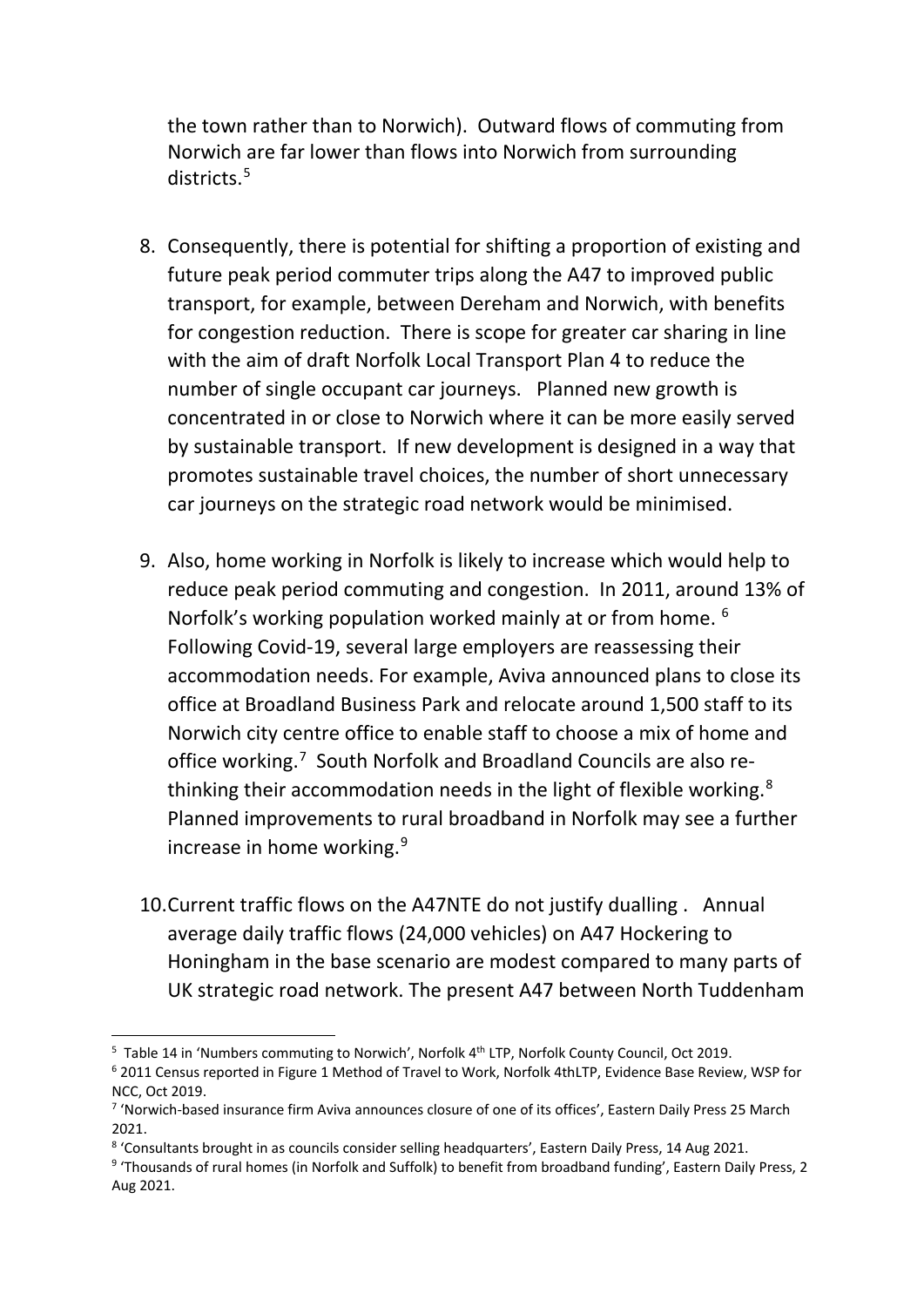to Easton A47 is operating just below the available capacity during the AM (94%) and PM peaks (89%) in eastbound direction. <sup>10</sup>

11.Traffic reduction measures would manage traffic demand whilst meeting transport need using sustainable modes. Packages of travel and demand management measures should be accompanied by low cost road safety measures such as safety treatment of side roads and reducing the speed limit to 50mph.

## **Climate Change**

- 12.We support the submission from Dr Andrew Boswell of Climate Emergency Policy and Planning regaring the underestimate of greenhouse gas emissions generated by the A47NTE and the lack of assessment of the cumulative impacts from three A47 schemes currently undergoing examination together with local road schemes being promoted by Norfolk County Council.
- 13.The scale of Norfolk's road transport contribution to carbon emissions is shockingly high and reflects long standing policies to accommodate growth in road traffic as a sign of a strong economy. Forty per cent of Norfolk's emissions derive from surface transport compared to 27% in 2019 for UK domestic greenhouse gas emissions. Norfolk's transport emissions have barely fallen over the last fifteen years and the planned construction of seven major road projects in Greater Norwich/ East Norfolk including four A47 schemes within the next five years, would drive emissions higher still. A large number of rural neighbourhoods in Norfolk fall into the 10% worst in England for carbon dioxide emissions per capita for car driving; they include Easton through which the A47 North Tuddenham to Easton section passes. <sup>[11](#page-3-1)</sup> The Intergovernmental Panel on Climate Change (IPCC) report finds that mean sea levels have risen faster over any preceding century.<sup>[12](#page-3-2)</sup> Norfolk's soft low-lying coastline and coastal communities are particularly vulnerable to sea level rise. The ban on the purchase of new diesel and petrol cars and vans which comes into effect in 2030 will see growth in vehicle

<span id="page-3-1"></span><span id="page-3-0"></span><sup>&</sup>lt;sup>10</sup> Para 4.6.6 in Case for the Scheme 7.1, Highways England.<br><sup>11</sup> Map of Carbon Emissions reveals Norfolk neighbourhoods fuelling climate change, Eastern Daily Press, 13 August 2021.

<span id="page-3-2"></span><sup>12</sup> A.2.4 In 'Climate Change 2021, The Physical Science Base, Summary for Policy Makers', IPCC, July 2021